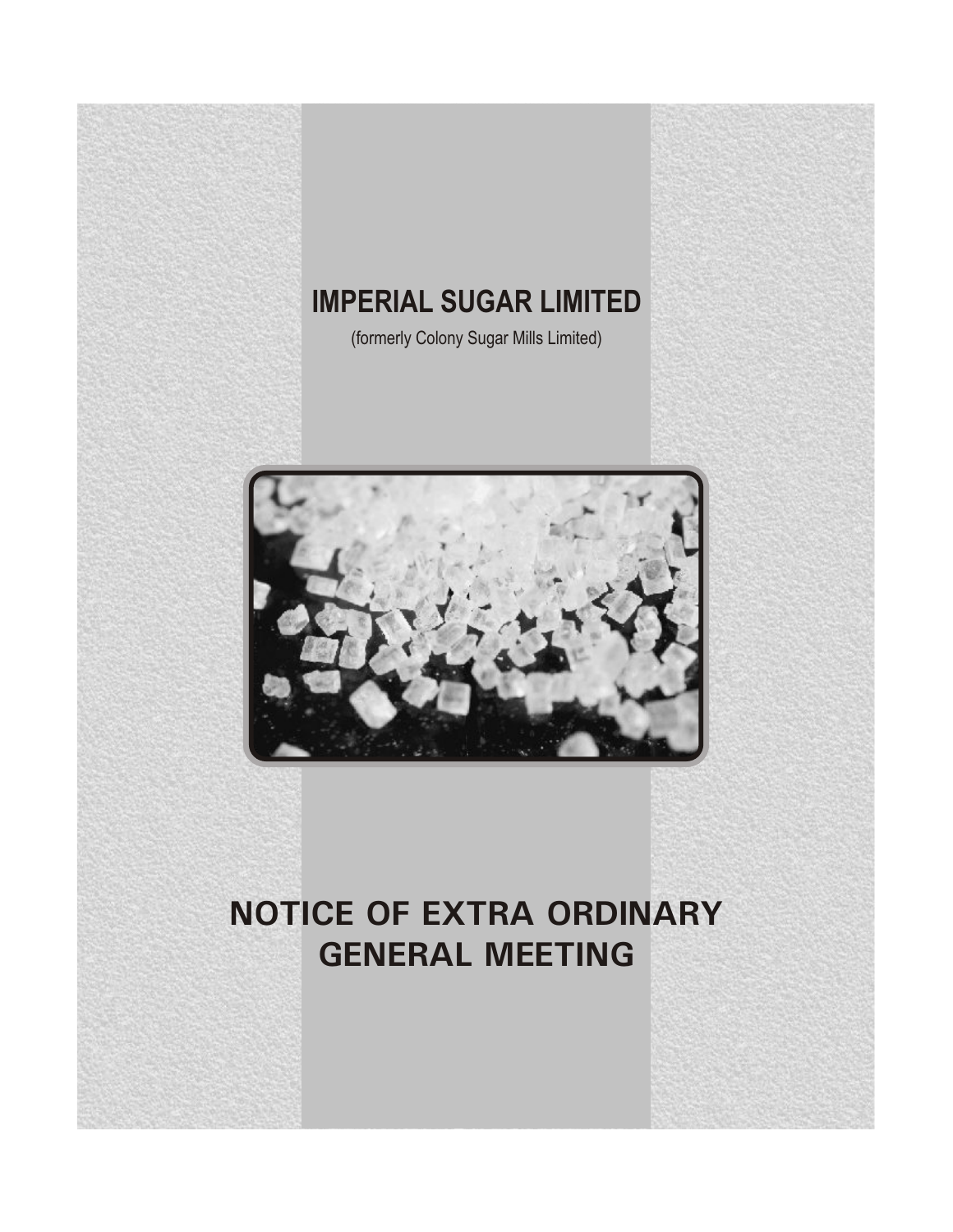## **IMPERIAL SUGAR LIMITED** (formerly Colony Sugar Mills Limited) **NOTICE OF EXTRA ORDINARY GENERAL MEETING**

**NOTICE** is hereby given that an Extra Ordinary General Meeting of the shareholders of **Imperial Sugar Limited (formerly Colony Sugar Mills Limited)** will be held on Saturday the November 14, 2015, at 10:00 a.m. at the Registered Office at Ismail Aiwan-e-Science Building, 205 Ferozepur Road, Lahore to transact the following business:

#### 1. Special Business

To discuss, evaluate, and decide a way going forward for the Company to perform at its peak to maximize returns for its Shareholders by exploring and looking into different possibilities and in this respect to approve the following resolution as an Ordinary Resolution with or without amendment(s):

RESOLVED That in pursuance of Section 196 of the Companies Ordinance, 1984 the consent of shareholders be and is hereby accorded to generally authorize the Directors of the Company to undertake any measure for the revival of the business operations of the Company, including but not limited to entering in to a JV with a suitable partner and/or Lease/Sale of some Segment(s) of the Company either in whole or in part to prospective party(ies) from time to time as the Directors may deem fit.

2. Any other business with the permission of the Chair.

(By Order of the Board)

#### **Lahore: October 22, 2015** COMPANY SECRETARY

#### **Notes:**

- i. The Share Transfer Books of the Company will remain closed from November 06, 2015 to November 14, 2015 (both days inclusive).
- ii. A member entitled to attend and vote in the meeting may appoint another member as his/her proxy to attend and vote on his/her behalf. The proxy, in order to be effective, must be received at the registered office of the Company duly signed and stamped not later than 48 hours before the meeting.
- iii. The shareholders are required to bring their Folio / Account details (participant ID and sub-account) and original CNIC for identification purpose at the time of meeting. In case of corporate entity, the Board of Director's Resolution or Power of Attorney with specimen signatures of the nominee should be produced.
- iv. Shareholders are requested:
	- a. to notify the change of address immediately, if any.
	- b. to provide the copies of their valid CNIC's if not provided earlier.

Statement under section 160 (1) (b)

This statement is being sent to shareholders regarding the special business to be transacted at the coming Extra Ordinary General Meeting stated above.

The consent of the shareholders is being sought to generally authorize the Board of Directors of the Company to do whatever appropriate for raising of funds to put the entity back on track of profitability and sustainable growth and maximize shareholders' return and wealth.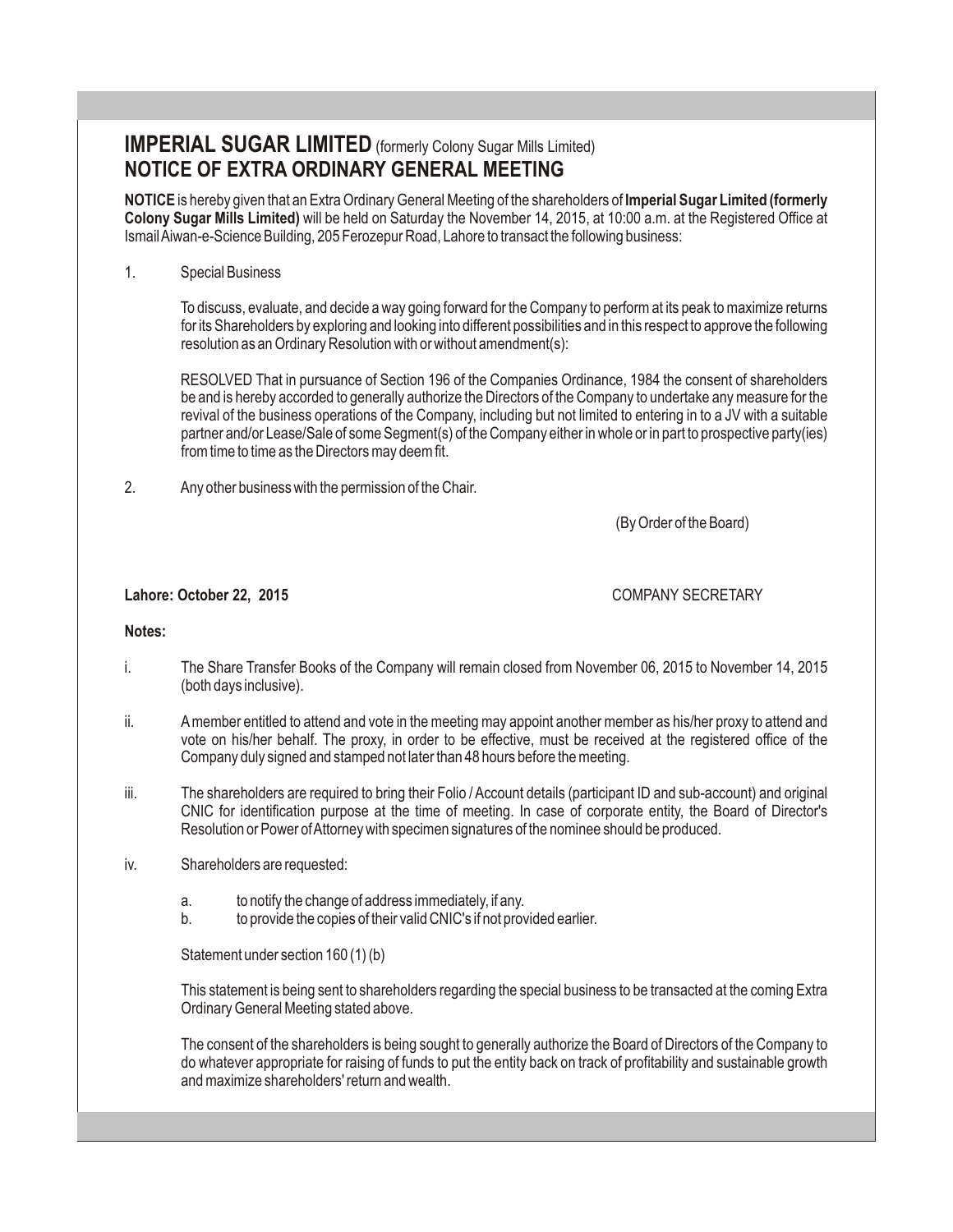#### **IMPERIAL SUGAR LIMITED** (formerly Colony Sugar Mills Limited) **FORM OF PROXY**

|                                                                                                               | <u> 1989 - Johann Harry Barn, mars ar breist fan de Amerikaansk kommunent fan de Amerikaanske kommunent fan de A</u> | being member of IMPERIAL SUGAR LIMITED        |
|---------------------------------------------------------------------------------------------------------------|----------------------------------------------------------------------------------------------------------------------|-----------------------------------------------|
| (formerly Colony Sugar Mills Limited) and holder of entity and the state of the Colony Shares as per          |                                                                                                                      |                                               |
|                                                                                                               |                                                                                                                      |                                               |
|                                                                                                               |                                                                                                                      |                                               |
|                                                                                                               |                                                                                                                      |                                               |
| IMPERIAL SUGAR LIMITED (formerly Colony Sugar Mills Limited) vide Registered Folio / CDC Participant I.D. No. |                                                                                                                      |                                               |
| as my proxy to vote for me and on my behalf at the Extra Ordinary General as the Extra Ordinary General       |                                                                                                                      |                                               |
| Meeting of the Company to be held on Saturday, November 14, 2015 at 10.00 a.m. and any adjournment thereof.   |                                                                                                                      |                                               |
| Signed this ________________ day of _____________ 2015.                                                       |                                                                                                                      | Revenue<br>Stamp(s) of<br>Rupees five         |
|                                                                                                               |                                                                                                                      |                                               |
|                                                                                                               |                                                                                                                      | Signature<br>(As registered with the company) |
| Witness 1:                                                                                                    | <b>Witness 2:</b>                                                                                                    |                                               |
| Signature:                                                                                                    | Signature:                                                                                                           |                                               |
| Name:                                                                                                         | Name:                                                                                                                |                                               |
| Address:                                                                                                      | Address:                                                                                                             |                                               |
| CNIC or<br>Passport#                                                                                          | CNIC or<br>Passport #                                                                                                |                                               |
| Notes:                                                                                                        |                                                                                                                      |                                               |